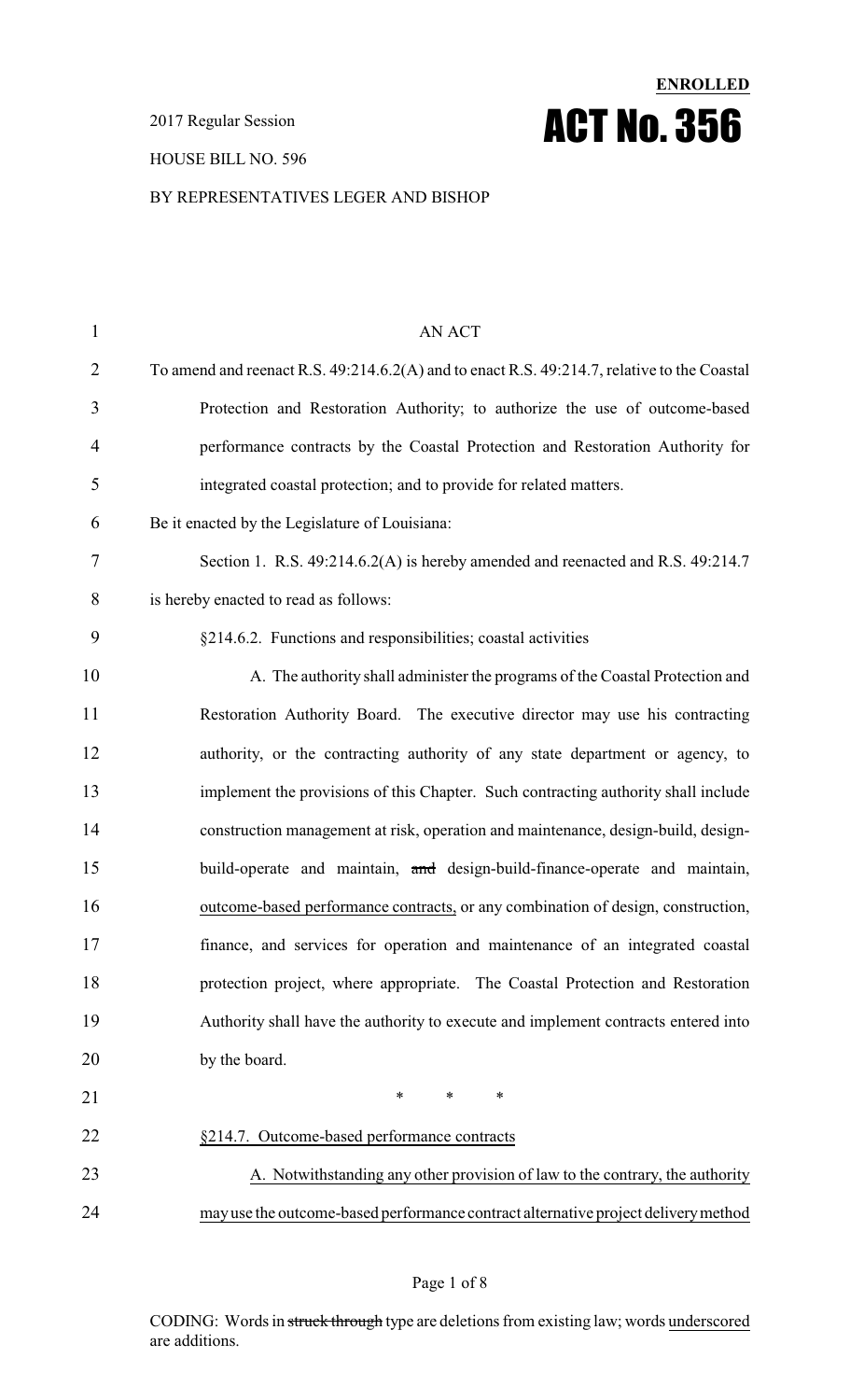| $\mathbf{1}$   | to contract for integrated coastal protection projects as set forth in this Section and |
|----------------|-----------------------------------------------------------------------------------------|
| $\overline{2}$ | as is consistent with the purpose and intent set forth in R.S. 49:214.1.                |
| 3              | B. This Section creates an alternative project delivery method, known as                |
| 4              | outcome-based performance contracts, for use by the authority to award a contract       |
| 5              | to finance, design, construct, and monitor integrated coastal protection when deemed    |
| 6              | in the public interest, beneficial to the state, consistent with the purpose and intent |
| 7              | set forth in R.S. 49:214.1, and in accordance with the procedures set forth in this     |
| 8              | Section. The following are reasons to use outcome-based performance contracting:        |
| 9              | financing to construct integrated coastal protection projects; cost of integrated       |
| 10             | coastal protection projects expected to significantly increase over time; need to       |
| 11             | access or leverage future funds to construct integrated coastal protection projects     |
| 12             | more quickly; obtain better overall value, performance, and costs; and control and      |
| 13             | minimize risk to the authority.                                                         |
| 14             | C. Outcome-based performance contracts shall not be used for any integrated             |
| 15             | coastal protection project that is estimated to cost more than two hundred fifty        |
| 16             | million dollars or exceeds a contract term of twenty-five years. Prior to proceeding    |
| 17             | to use outcome-based performance contracting, the authority through its executive       |
| 18             | director shall submit a proposed project along with the reason to use outcome-based     |
| 19             | performance contracting to the board and shall report to the Senate Committee on        |
| 20             | Natural Resources and the House Committee on Natural Resources and Environment          |
| 21             | for review.                                                                             |
| 22             | D. When used in this Section, the following words and phrases shall have the            |
| 23             | meanings ascribed to them unless the context indicates a different meaning:             |
| 24             | "Outcome-based performance contract" means a delivery method by<br>(1)                  |
| 25             | which the owner contracts with an entity for results-based, specific agreed-upon        |
| 26             | outcomes, goals, or outputs, with payment provided by an owner upon successful          |
| 27             | completion of the pre-agreed result, outcome, goal, output, or result. Outcome-based    |
| 28             | performance contracts shall include the following:                                      |
| 29             | (a) A requirement that a substantial portion of the payment be conditioned              |
| 30             | on the achievement of specific outcomes based on defined performance targets. For       |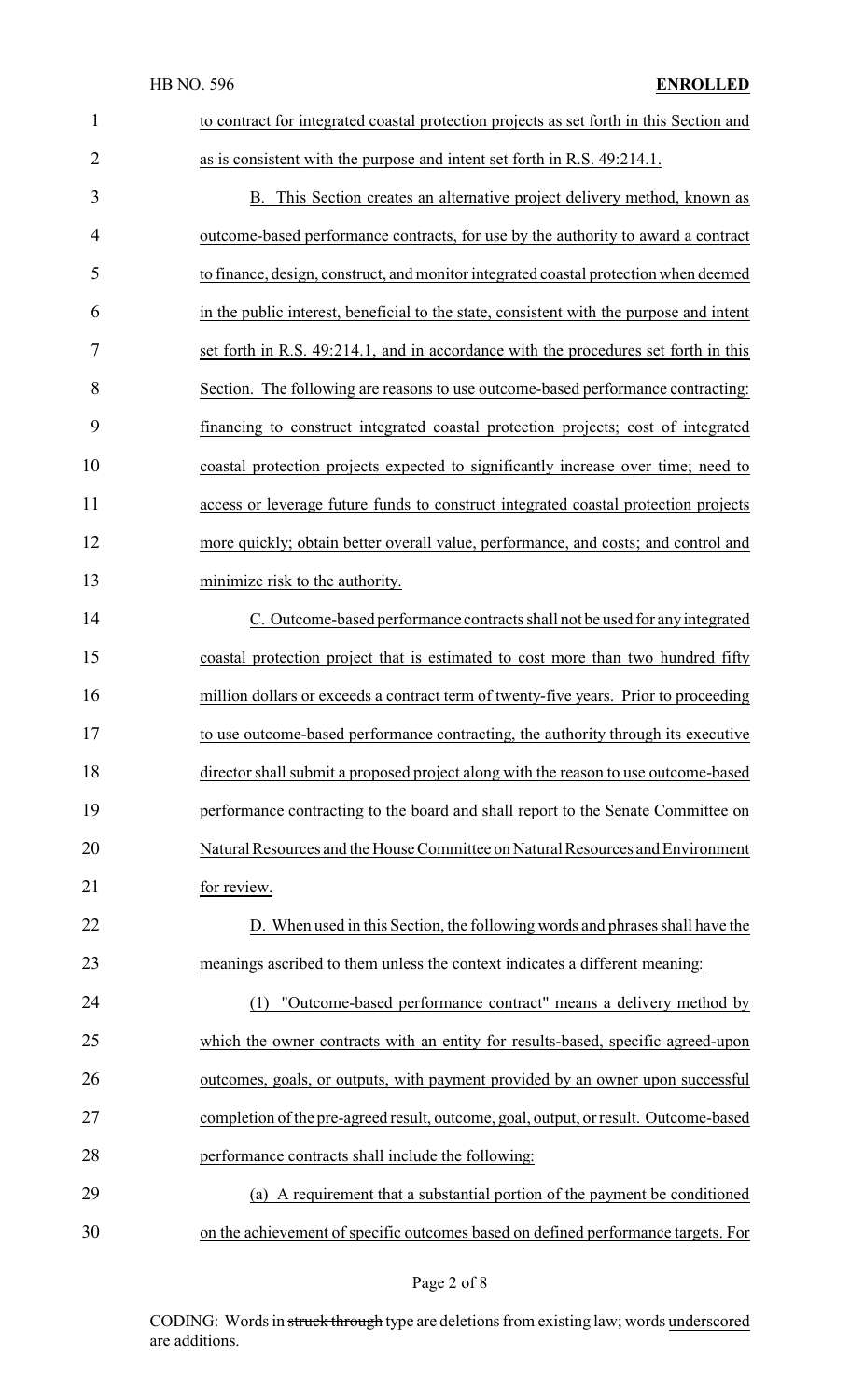| $\mathbf{1}$   | purposes of this Subparagraph, "substantial portion" shall mean no less than seventy-    |
|----------------|------------------------------------------------------------------------------------------|
| $\overline{2}$ | five percent of the total project cost.                                                  |
| 3              | (b) A process through which performance indicators can be assessed by the                |
| 4              | owner to determine whether performance targets have been met.                            |
| 5              | (c) A schedule and calculation of consequences for contractors based on                  |
| 6              | performance, to include payments that would be earned if performance targets are         |
| 7              | met or the imposition of penalties or other payment adjustments if performance           |
| 8              | targets are not met.                                                                     |
| 9              | "Outcome-based performance contractor" means a person, sole<br>(2)                       |
| 10             | proprietorship, partnership, corporation, joint venture, or other legal entity, properly |
| 11             | licensed, bonded, and insured, who is contractually responsible to the owner for         |
| 12             | financing, designing, permitting, constructing, and monitoring, or any combination       |
| 13             | thereof, the integrated coastal protection project to be delivered.                      |
| 14             | (3) "Owner" means the Coastal Protection and Restoration Authority.                      |
| 15             | "Licensed design professional" means an engineer, architect, or<br>(4)                   |
| 16             | landscape architect who has secured a professional license from a Louisiana              |
| 17             | registration board as required by state law.                                             |
| 18             | "Resident business" means one authorized to do and doing business<br>(5)                 |
| 19             | under the laws of this state, that meets one of the following criteria:                  |
| 20             | (a) Maintains its principal place of business in the state.                              |
| 21             | (b) Employs a minimum of two employees who are residents of the state.                   |
| 22             | (6) All other terms shall have the meaning provided for in R.S. 49:214.2.                |
| 23             | The authority shall not consider any unsolicited proposals for an<br>Ε.                  |
| 24             | outcome-based performance contract. However, nothing in this Subsection shall            |
| 25             | prohibit a private company from bringing to the authority suggestions for new            |
| 26             | projects or alterations to solicited proposals. Any award of a contract shall be made    |
| 27             | only after issuance of a request for proposal and competitive bid process as required    |
| 28             | by the provisions of this Section.                                                       |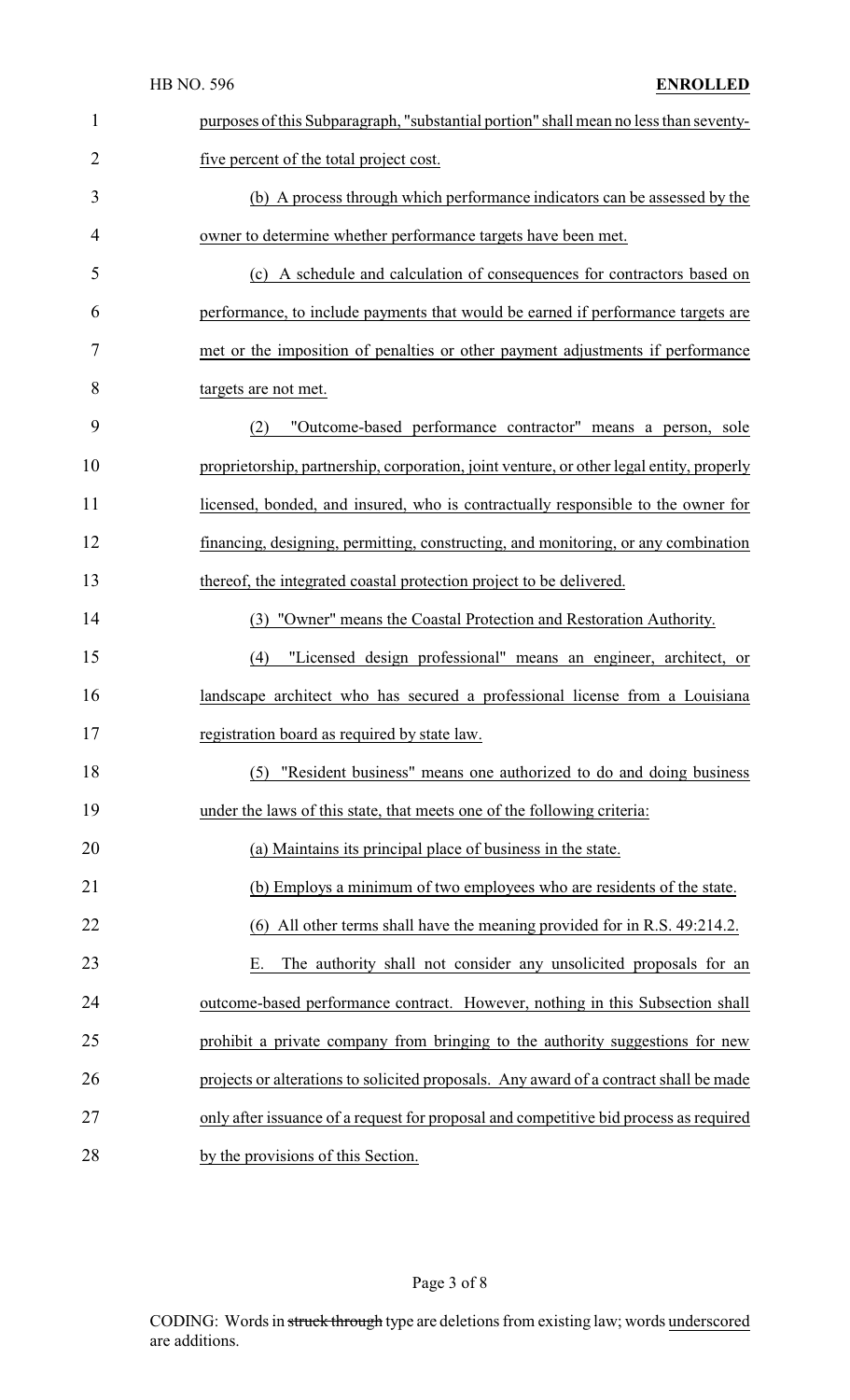### HB NO. 596 **ENROLLED**

 F. The authority may develop and adopt any guidelines, rules, or regulations necessary to effectuate the provisions of this Section in accordance with the Administrative Procedure Act.

 G. Any financing of integrated coastal protection projects pursuant to this Section may be in such amounts and upon such terms and conditions as may be agreed upon by the owner and the outcome-based performance contractor. Additionally, the authority, with the approval of the board, may utilize any and all funding resources available to it. Any revenues or earnings apportioned to the authority and derived from any integrated coastal protection programs, projects, or activities as described in this Section shall be deposited in and credited to the Coastal Protection and Restoration Fund in accordance with R.S. 49:214.5.4(F).

12 H. If necessary and upon request from the outcome-based performance contractor, the authority may exercise any statutorily created power for the purpose of acquiring lands or estates or interests in such, including but not limited to easements and access agreements, to the extent that the authority finds that such action serves the public purpose of this Section.

17 I. An outcome-based performance contractor shall employ, or have as a 18 partner, member, coventurer, or subcontractor, persons or a firm with persons who are duly licensed and registered to provide the services required to complete the project and to do business in the state. The standard professional engineer and land surveyor requirements provided for in R.S. 37:681 et seq., and the rules and regulations of the Louisiana Professional Engineering and Land Surveying Board, shall apply to the components providing design services, and the standard contractor qualifications as provided for in R.S. 37:2150 et seq., and the current rules and regulations of the State Licensing Board for Contractors shall apply to the component providing construction services utilized by the outcome-based performance contractor, based upon the applicable categories for the specific project to be delivered and as specified by the authority. All registrations and licenses for each component shall be obtained prior to the award of the project to the selected outcome-based performance contractor.

#### Page 4 of 8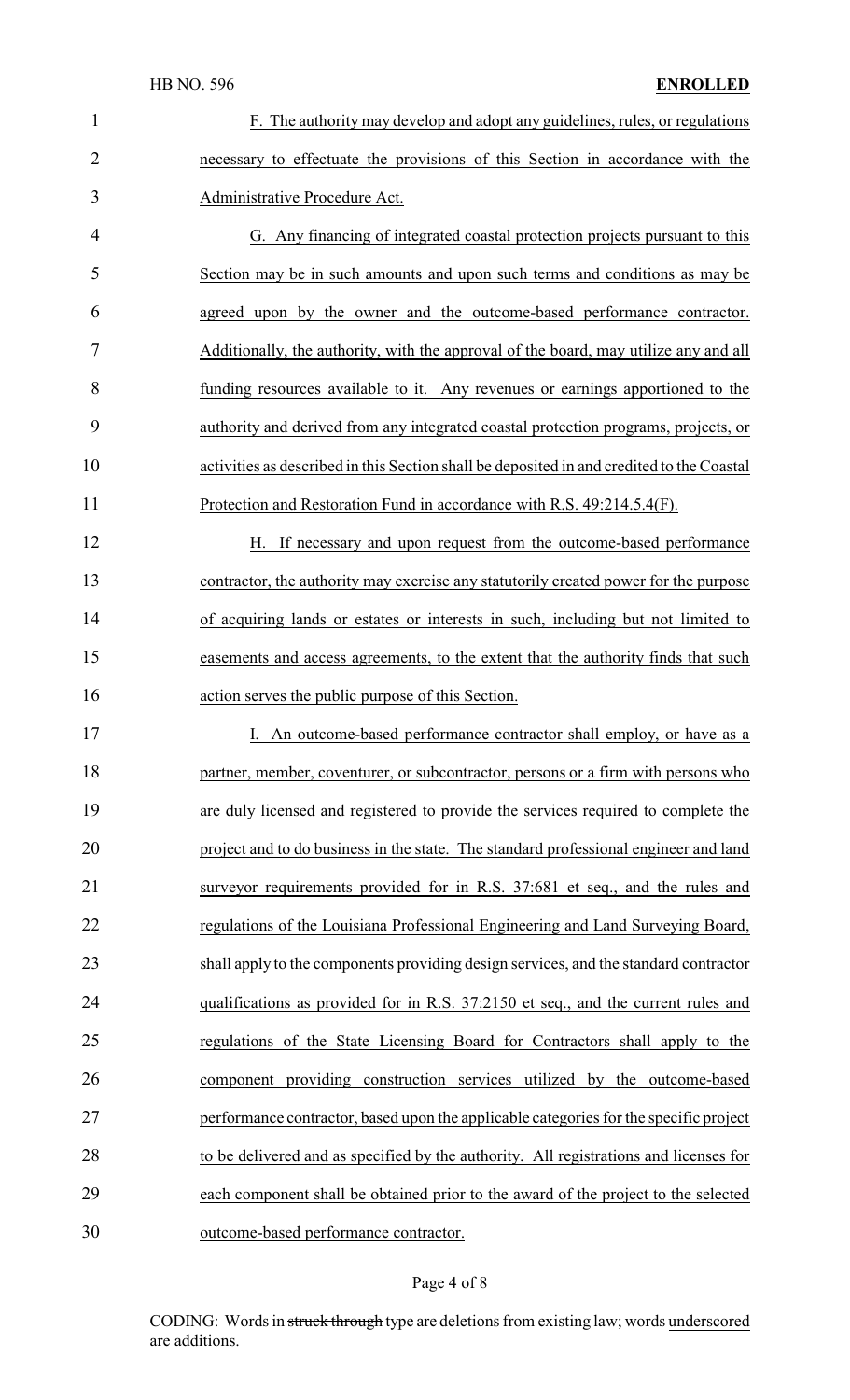| $\mathbf{1}$ | The authority shall solicit a request for statement of interest and<br>J(1)            |
|--------------|----------------------------------------------------------------------------------------|
| 2            | qualifications or "RSIQ".                                                              |
| 3            | The RSIQ shall include the following:                                                  |
| 4            | Submittal criteria, deadlines, and requirements for proposal package.<br>(a)           |
| 5            | (b) Scoring methodology and selection grading criteria.                                |
| 6            | (c) Statements of qualification and experience for key proposed management             |
| 7            | and staffing.                                                                          |
| 8            | (d) Statements of qualification and experience of the financing members of             |
| 9            | the team.                                                                              |
| 10           | (e) Statements of qualification and experience of design component members             |
| 11           | for the areas of expertise specific to the project.                                    |
| 12           | (f) Statements of qualification, experience, and resources of the construction         |
| 13           | team component.                                                                        |
| 14           | A statement of the proposer's ability and intention to provide equal<br>(g)            |
| 15           | opportunities in recruitment, selection, appointment, promotion, training, and related |
| 16           | employment areas in connection with the outcome-based performance contract.            |
| 17           | (3) The authority may request that proposers include the following in                  |
| 18           | response to the RSIQ, as well as any other pertinent information relative to the       |
| 19           | qualifications of a proposer that the authority determines needs to be submitted in a  |
| 20           | response to an RSIQ:                                                                   |
| 21           | (a) The proposer's surety and any other financial assurances.                          |
| 22           | Construction methodologies previously used by the proposer on other<br>(b)             |
| 23           | projects of similar size, type, and complexity.                                        |
| 24           | Extent to which the proposer intends to utilize resident businesses to<br>(c)          |
| 25           | perform the contract.                                                                  |
| 26           | (d) Extent to which the proposer intends to self-perform any work.                     |
| 27           | Past performance of the proposer, including timely and successful<br>(e)               |
| 28           | completion of other projects of similar size and complexity.                           |
| 29           | The proposer's safety record and safety plan.<br>(f)                                   |
| 30           | (g) Any other project-specific criteria as may apply to project needs.                 |

Page 5 of 8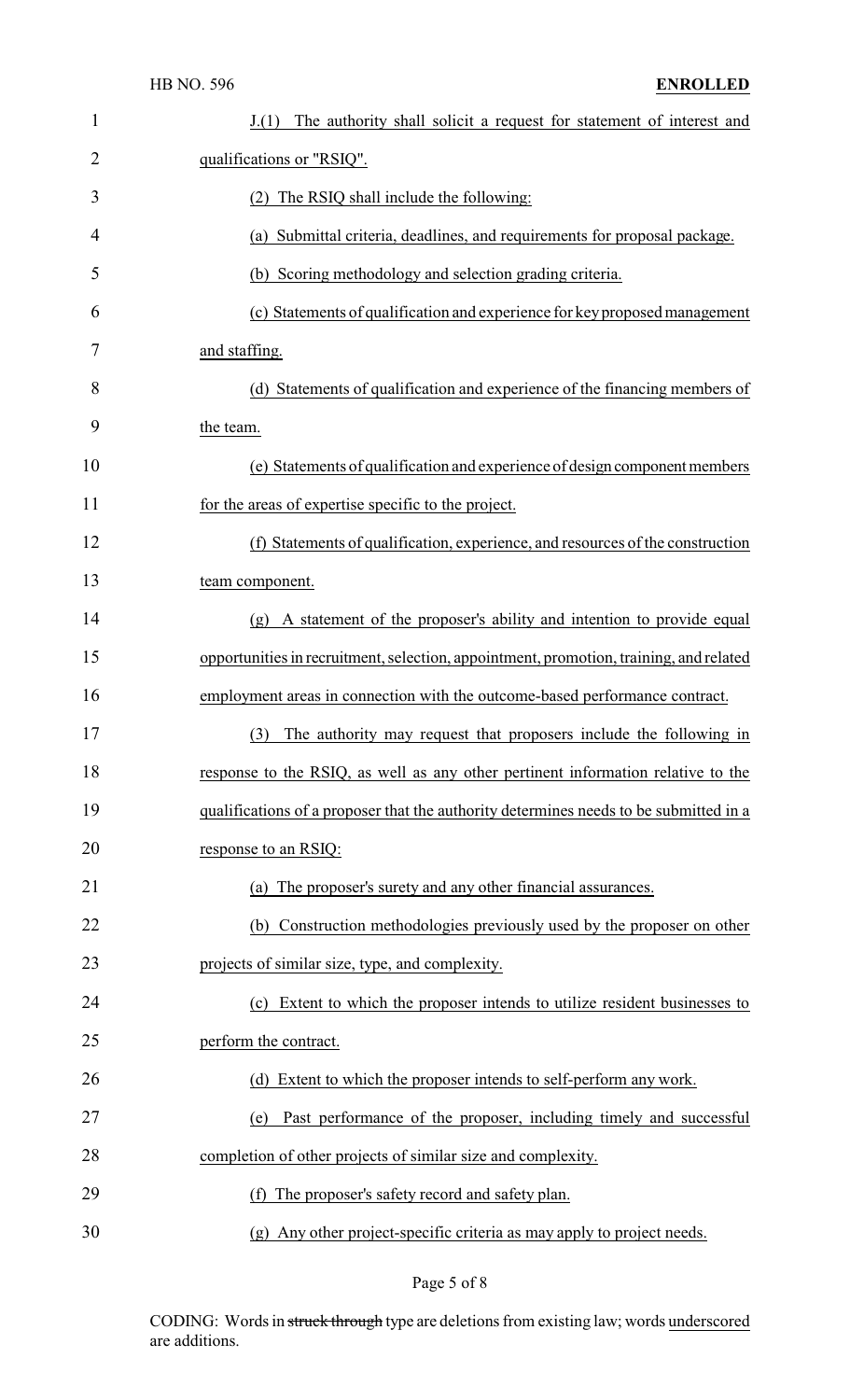## HB NO. 596 **ENROLLED**

| $\mathbf{1}$   | (4) Any response that does not meet all of the requirements contained in the            |
|----------------|-----------------------------------------------------------------------------------------|
| $\overline{2}$ | RSIQ shall be deemed nonresponsive and shall not be considered by the authority.        |
| 3              | False or misrepresented information furnished in response to an RSIQ shall be           |
| 4              | grounds for rejection. Additionally, the authority reserves the right to cancel any     |
| 5              | solicitation at its discretion.                                                         |
| 6              | The authority shall establish a qualification review committee for<br>(5)(a)            |
| 7              | evaluation of the responses to the RSIQ. The qualification review committee shall       |
| 8              | evaluate the responses in accordance with the scoring methodology and criteria as       |
| 9              | identified and set forth in the RSIQ, and shall evaluate all aspects of the proposed    |
| 10             | project, including finance, design, construction, and monitoring components of any      |
| 11             | proposer.                                                                               |
| 12             | Within sixty days of the deadline for receipt of responses, the<br>(b)                  |
| 13             | qualification review committee shall select a short list of the highest-rated proposers |
| 14             | in a number to be determined by the qualification review committee. However, if         |
| 15             | fewer than three eligible responses are received for review by the qualifications       |
| 16             | review committee, then the executive director may either approve proceeding with        |
| 17             | the outcome-based performance contracting process or readvertising in accordance        |
| 18             | with this Section.                                                                      |
| 19             | The qualification review committee shall present a list of the highest-<br>(c)          |
| 20             | rated proposers to the executive director. The highest-rated proposers shall be         |
| 21             | invited by the executive director to submit a detailed technical and cost proposal for  |
| 22             | the proposed outcome-based performance project by means of an issued request for        |
| 23             | proposal or "RFP".                                                                      |
| 24             | $K(1)$ The executive director shall issue an RFP to the proposers making the            |
| 25             | list of the highest-rated proposers in accordance with Subsection J of this Section.    |
| 26             | (2) The RFP shall include, at a minimum, the following:                                 |
| 27             | (a) Submittal criteria, deadlines, and requirements for proposal package.               |
| 28             | (b) Scoring methodology and selection grading criteria.                                 |
| 29             | The proposer's surety and financial assurances.<br>(c)                                  |
| 30             | (d) Design strategy and preliminary design concepts.                                    |

Page 6 of 8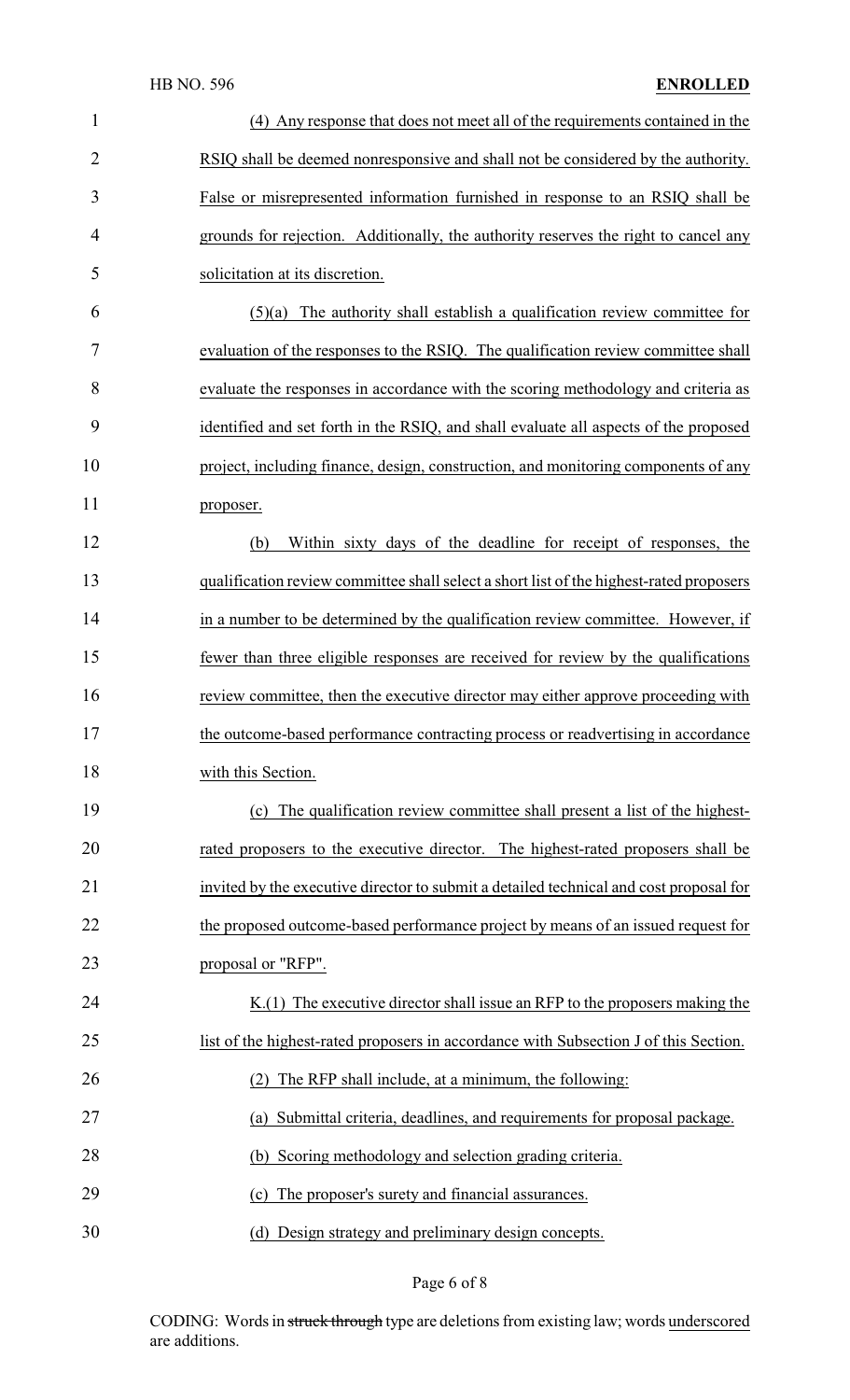| 1  | (e) Construction sequencing, techniques, materials, methodology, schedule           |
|----|-------------------------------------------------------------------------------------|
| 2  | and phasing.                                                                        |
| 3  | (f) Proposed pricing and payment schedule for delivery of project.                  |
| 4  | (3) The RFP may also include any other requirements that the authority              |
| 5  | deems necessary.                                                                    |
| 6  | (4) The authority may, at its discretion, compensate those unsuccessful and         |
| 7  | responsive highest-rated proposers for the expense of preparing the response to the |
| 8  | RFP. The amount of compensation, if any, shall be predetermined by the authority    |
| 9  | in its sole discretion and shall be included in the RFP.                            |
| 10 | The executive director shall establish a proposal review committee to<br>(5)        |
| 11 | review, score, and recommend award to an outcome-based performance contractor.      |
| 12 | The proposal review committee shall consist of no more than seven<br>(a)            |
| 13 | individuals as follows:                                                             |
| 14 | (i) Three representatives of the owner, one of whom shall also serve as the         |
| 15 | chairman of the committee.                                                          |
| 16 | One design professional in the discipline of but not involved with the<br>(ii)      |
| 17 | project.                                                                            |
| 18 | One licensed contractor in the discipline of but not involved with the<br>(iii)     |
| 19 | project.                                                                            |
| 20 | Two members at-large, as selected by the owner.<br>(iv)                             |
| 21 | Within ninety days after the deadline for responses to the RFP, the<br>(b)          |
| 22 | proposal review committee shall make a written recommendation for award to the      |
| 23 | executive director. The results of the proposal review committee, inclusive of its  |
| 24 | findings, grading, score sheets, and recommendations, shall be available for review |
| 25 | by all proposers and shall be deemed public records.                                |
| 26 | L. Within sixty days of the award of the outcome-based performance                  |
| 27 | contract, the authority and the selected outcome-based performance contractor shall |
| 28 | execute a contract. If the authority and the outcome-based performance contractor   |
| 29 | are not able to agree upon a contract, then the authority reserves the right to re- |